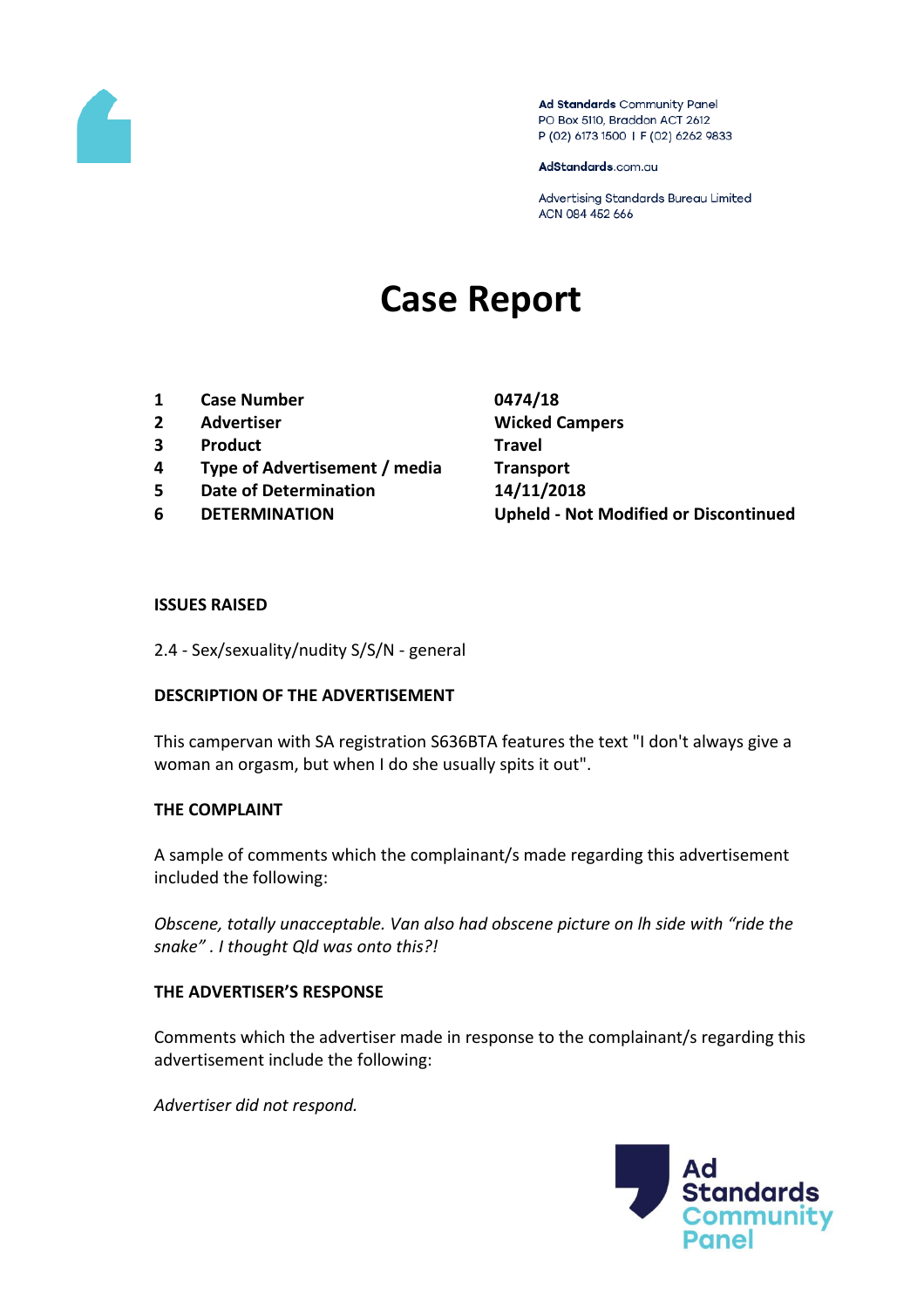

# **THE DETERMINATION**

The Ad Standards Community Panel (the Panel) considered whether this advertisement breaches Section 2 of the AANA Code of Ethics (the Code).

The Panel noted the complainant's concern that the wording on the vehicle was obscene and offensive.

The Panel viewed the advertisement and noted the advertiser had not provided a response.

The Panel considered whether the advertisement was in breach of Section 2.4 of the Code. Section 2.4 of the Code states: "Advertising or Marketing Communications shall treat sex, sexuality and nudity with sensitivity to the relevant audience".

The Panel noted that this advertisement on the back of a Wicked Campers van features the text, "I don't always give a woman an orgasm, but when I do she usually spits it out."

The Panel noted that as the advertisement is on a motor vehicle the relevant audience is likely to be broad and would include children.

The Panel noted the complainant's concern that the advertisement contains a sexual reference which is inappropriate for a broad audience in a medium which people may not be able to avoid seeing the images and words.

The Panel noted that the advertisement refers to 'spitting out an orgasm' and considered that this is an explicit reference to a sexual act and that this was a depiction of material which puts the issue of sex before the community in a manner which is offensive and inappropriate.

The Panel considered that the advertisement did not treat the issue of sex, sexuality and nudity with sensitivity to the relevant broad audience and that the advertisement did breach Section 2.4 of the Code.

Finding that the advertisement did breach Section 2.4 of the Code the Panel upheld the complaint.

## **THE ADVERTISER'S RESPONSE TO DETERMINATION**

The advertiser has not provided a response to the Panel's determination. Ad Standards will continue to work with the relevant authorities regarding this issue of non-compliance.